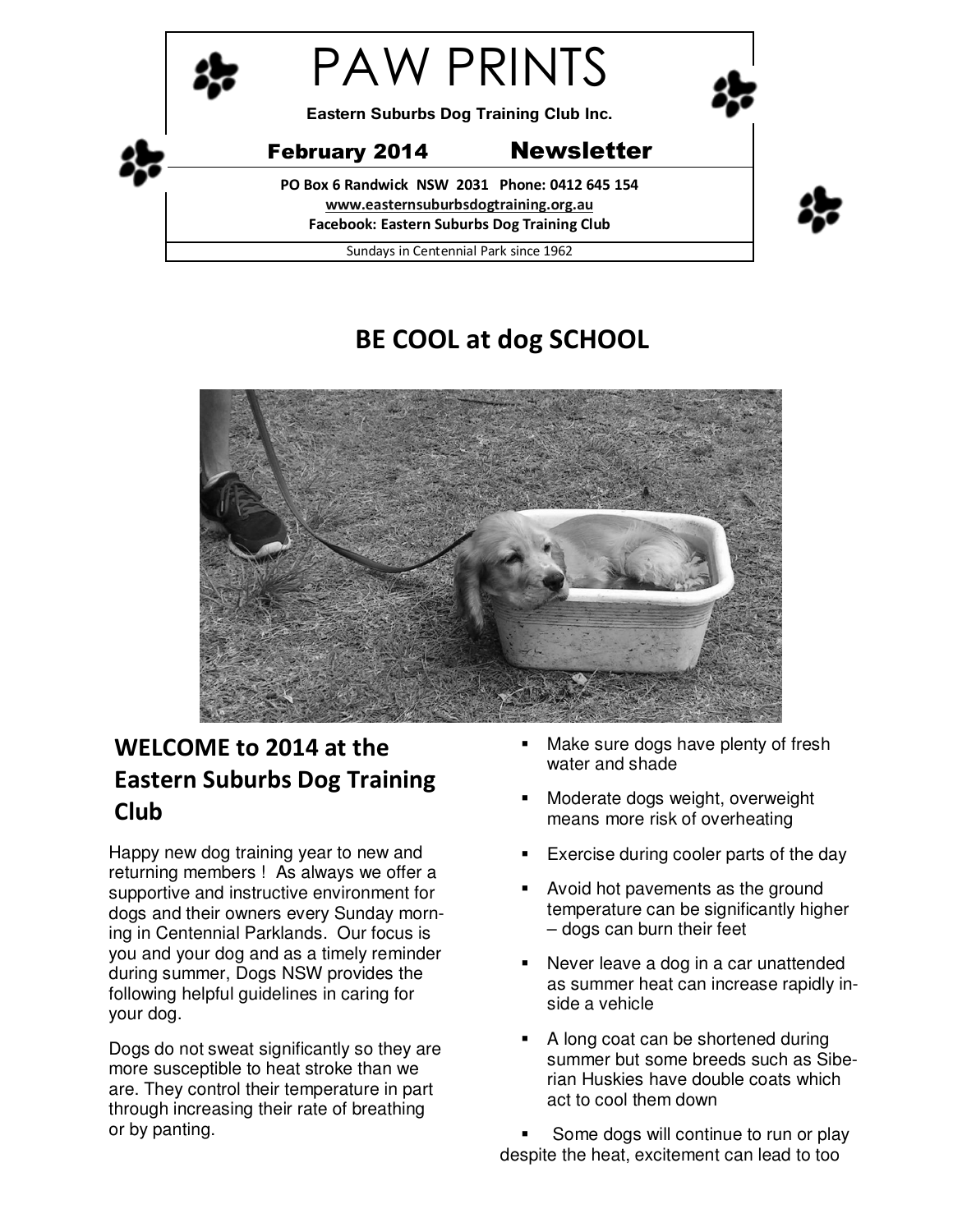much activity in hot conditions – impose rest and the opportunity to drink.

Read more at

www.dogsnsw.org.au/resources/dogsnsw-magazine (January Mag edition)

# **Responsible Dog Ownership Course:**

The Club is proud to launch a new 6 week programme for **adult dogs** in 2014, The Responsible Dog Ownership Course. Here is an overview of training exercises and discussions covered during the course:

- Week 1 Introduction; Getting Attention; Loose Lead Walking; Sits & Reward Based Training
- Week 2 Turns; Recall; Stand; & Car Safety
- Week 3 Drop/Down; Stays; Leave It; Dog Care & Health
- Week 4 Stabilisation during Stays; Close Heeling; Body Language & Good Manners
- Week 5 Running Recalls; Weaving; & NSW Companion Animals Act
- Week 6 Hand Signals; Change of Pace Heeling; Sit & Stand for Examination; Show Time; & Certificates

Recorded attendance for each week of this course earns the owner and dog a Certificate of Attendance and progression to Class 1.

**Note:** Dogs must be fully vaccinated before enrolling in classes. A current vaccination certificate must be provided when joining the Club.

## **Advanced Training Classes:**

The Club runs classes for dogs that have completed our **Responsible Dog Ownership Course**. Progression to Class 1 is earned by recorded attendance for each week of the 6 week Responsible Dog Ownership Course. Progression to Classes 2, 3 and 4 is earned by passing promotion tests.

In addition to providing incrementally more challenging training, the advanced classes consolidate and perfect the training learned at lower levels, while continuing to offer opportunities for socialisation and stabilisation in increasingly more complex situations for the dog and handler Training objectives and promotion test requirements for each class include:

### **Class 1:**

- Heel on loose lead, all turns at normal pace
- Automatic Sits
- Sit, Stand and Down on command voice & hand signals
- Stand for Examination by Instructor
- Recall and Return to Heel around handler
- 30 second Sit and 1 minute Down Stays beside other dogs

#### **Class 2:**

- Heel on loose lead, all turns at all paces
- High standard automatic Sits
- Sit, Stand and Down on command
- Stand for Exam on 3 metre lead
- Recall and Return to Heel
- 1 minute Sit and 2 minute Down Stays
- Introduce Fetching Dumbbell on lead

#### **Class 3:**

- Heeling perfection, all paces, automatic Sits
- Heel off lead
- Sit, Stand and Down, all paces
- Stand for Exam off lead
- Recall off lead
- Return to heel from all positions
- 1 minute Sit and 3 minute Down Stays
- Fetching Dumbbell off lead
- Introduce Jumping on command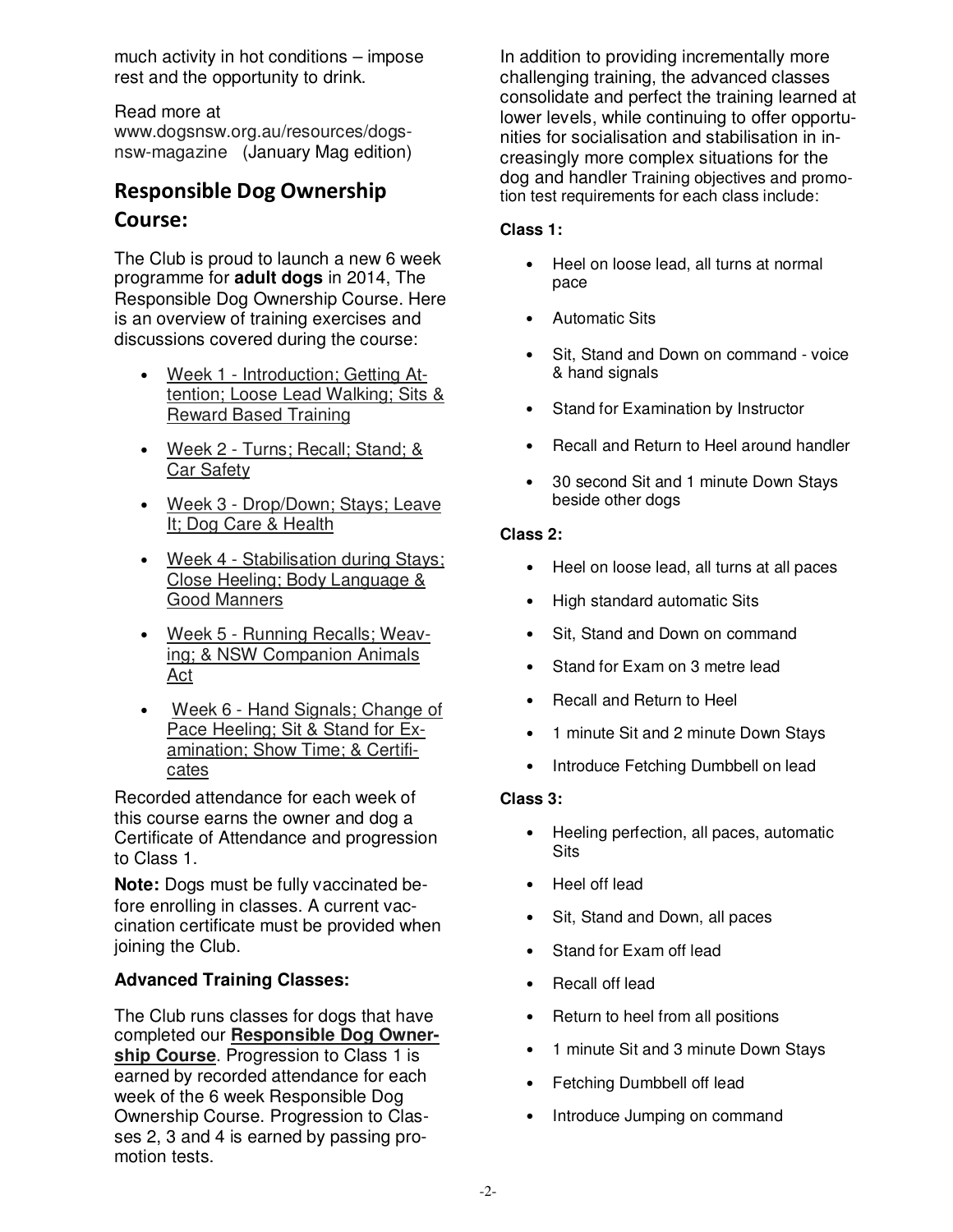#### **Class 4:**

- All work for Novice Obedience Trialing & introducing Open Exercises
- Heeling perfection, all paces, automatic Sits
- Change of pace when Heeling
- Figure of 8 Heeling
- Automatic Sits
- Sit, Stand and Down on command
- Stand for Exam off lead
- 1 minute Sit and 3 minute Down Stays
- Introduce out-of-sight Stays
- Recall
- Introduce Drop-on-Recall for dogs with Notice Title
- Fetching Dumbbell off lead
- Jumping on command
- Introduce Sit & Down signals from front

**Beyond Class 4** the Club offers experienced Instructor and peer-to-peer assistance for handlers wishing to train their dogs for Open and Utility Dog Obedience Trialing.

# **CHRISTMAS FUN DAY RESULTS**

We concluded 2013 with our annual Xmas fun day celebrations which attracted some outstanding performances. Congratulations to Julie Huber for her dominant performance in the club awards reflecting her commitment to competitive trials in 2013. The Winners were: FANCY DRESS :

Daniel Weissberger with Jessie as Mrs Clause, Ilka Kolodziej with Muppet and Claire Chow with Taco.

APPLE BOB: Anthony with Riley, Judith with Kaiser and Robert with Tyler.

GOOD O eating small dog winners (again!) Lodie Kramer with Neo (*Lodie please feed the dog during the week prior to this event next year!)* 

GOOD O EATING Big dogs: Julie Huber with Maddy

WAGGIEST TAIL :Leonie Robertson with Jessie, Sotiris Vorlow with Bandit, Penny Monty with Barney

MINTY & SPOON RACE : Jennifer Fahey with Georgia, Pam Sapsford with Hendrix, Siobhan Kennelly with Rafa.

SOCK AND SCARFE RACE : Leonie with Jessie, Frederick with Penny and Julie with Lucy. FRIZBEE & BALL RACE : Robert with Tyler, Jennifer with Callie, Sotiris with Bandit.

QUICK SIT : Rebecca Stephens with Icky, Patricia Cooper with Skye and Julie O'Reilly with Master Louis.

Congratulations to the winners and all participants and many thanks to committee, Heather Martyn and the judges and all who helped make the day a success.

## **Save Your Stamps**

We collect used stamps as a fundraiser for Guide Dogs who look after the training of guide dogs so that they can serve people without sight, or who are vision impaired. Please deposit your old stamps in the container to be found at the main desk on any Sunday

## **We are ONLINE :**

### **www.easternsuburbsdogtraining.org.au**

In addition, the Club has a Facebook page. A link is available from our website or you can go to:

Facebook.com/ EasternSuburbsDogTrainingClub

*don't forget, you too can contribute to your Club via Facebook* **;** add more photos and comments. We also provide online copies of PawPrints and other Club publications on our website and Facebook page.

# **Too Wet to Train?**

If we wake up to rain on Sunday the Club has a 2 stage cancellation process for wet weather. The first is to cancel joiner registration – we can't put out the registration desks in the rain. The  $2^{nd}$ , if the weather's too wild, is to cancel training classes. However, if it's not too wet and wild, the Club may run combined classes, depending on Instructor availability. Normal ground fees are due for these classes. In exceptional weather circumstances the decision to cancel training may be made on Saturday night before Sunday training. This will be recorded as a message on the club phone as soon as the decision is made. Members can call the Club for a status update on **0412 645 154**. *Please note: Unfortunately we cannot respond to voice or text messages.* 

Keep an eye on our Facebook page too, for news on the day.